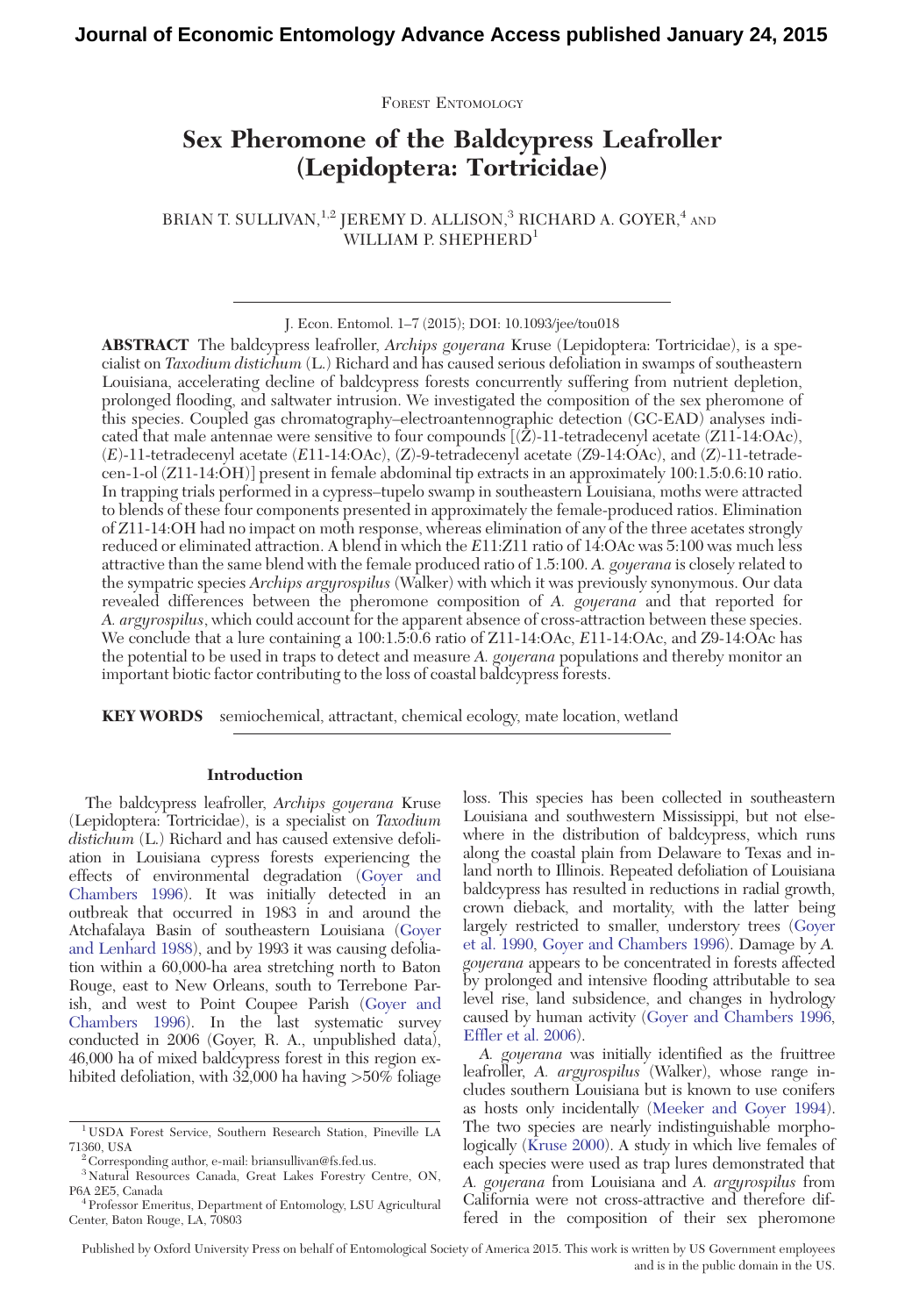([Goyer et al. 1995\)](#page-6-0). Subsequently, a phylogenetic analysis of the A. argyrospilus species complex using cytochrome c oxidase subunit I haplotypes indicated that A. goyerana was monophyletic and that its sequence divergence from the rest of the complex was much greater than sequence divergence within the species [\(Kruse and Sperling 2001\)](#page-6-0). These data along with evidence of differing host preferences and suitabilities precipitated publication of a formal description of A. goyerana as distinct from its sympatric sibling A. argyrospilus [\(Kruse 2000](#page-6-0)).

The purpose of this study was to determine the composition of the sex pheromone of A. goyerana and devise a lure for use in detection and population monitoring of this species. We used coupled gas chromatography–electroantennographic detection (GC-EAD) analysis of male antennae to isolate olfactory stimulants present in female pheromone gland extracts; these compounds were then identified and evaluated in differing combinations for their attractiveness to males in field trapping trials.

#### Materials and Methods

Female Abdominal Tip Extraction and Analysis. During the first 2 wk of May 2013 and 2014, pupae of A. goyerana were collected from low foliage of baldcypress growing along the banks of Blind River (30.10 N; 90.75 W) within Maurepas Swamp Wildlife Management Area and the shoreline of Lake Palourde (29.69 N, 91.11 W), both in southern Louisiana. Pupae were sexed by the morphology of the genital opening and then were housed individually in capped, vented plastic vials with a piece of moistened Kimwipe (Kimberly Clarke, Roswell, GA). Female vials were placed into an incubator with a photoperiod of  $12:12$ <sup> $\check{ }$ </sup>(L:D) h and coinciding  $24^{\circ}/21^{\circ}$ C temperature cycle. For isolation of pheromone, abdominal tips were removed from adult females and extracted passively by steeping at room temperature for  $15-30$  min in a  $100$ - $\mu$ l capacity conical vial containing 8–15 µl redistilled hexane per gland. Extractions occurred 2–3 d following eclosion and between the second and third hours of scotophase. Extracts were transferred to a clean vial and combined with an additional  $10 \mu l$  of hexane rinsate from the extraction vial. Vials contained extracts of 2–6 females each, and were stored in a freezer at  $-60$ - $-80^{\circ}$ C. Initially male pupae were held in a refrigerator  $(\sim4^{\circ}C$  for <3 wk) to delay eclosion until female extractions were completed. Afterwards, male pupae and emerged adults were maintained either in the incubator under the above conditions or kept on a bench-top exposed to an open window.

Gas chromatography–mass spectrometry (GC-MS) and GC-EAD analyses were performed with both a semi-polar phase HP-INNOwax (Agilent J&W, Santa Clara, CA; 60 m in length  $\times$  0.25 mm i.d.  $\times$  0.25 µm film) and a non-polar phase DB-5MS (Agilent J&W,  $30 \text{ m}$  in length  $\times$  0.25 mm i.d.  $\times$  0.25 µm film) column. The HP-INNOWax temperature program was 100°C for 1 min, then increased  $6^{\circ}$ C/min to 170 $^{\circ}$ C and held for 6 min, then  $5^{\circ}$ C/min to  $240^{\circ}$ C and held for 10 min.

The DB-5MS temperature program was 100°C for 1 min, and then  $5^{\circ}$ C/min to  $250^{\circ}$ C and held for 5 min. Approximately one female equivalent of extract was placed into a conical-tipped vial and concentrated passively to  $2-3$   $\mu$ l prior to injection into the GC operating in splitless mode. GC-EAD analyses were performed using apparatus and methods described previously [\(Asaro et al. 2004\)](#page-5-0). Antennal preparations consisted of a single antenna severed at both ends of the flagellum and mounted between two saline-filled  $Ag/AgCl<sub>2</sub>$  electrodes. The GC effluent was split 1:1 between the EAD and a flame-ionization detector (FID). Male moths used in GC-EAD analyses had eclosed in the previous four days.

Peaks in FID and total ion chromatogram traces were identified by comparing mass spectra and retention times to those of identified standards (from Bedoukian, Danbury, CT). Proportions among candidate pheromone components in extracts were calculated from peak integration area ratios of 82 amu single-ion chromatograms. These single ion chromatogram integration area ratios were adjusted with correction factors calculated by injecting standards in known proportions.

Synthetic Candidate Pheromone Components. Candidate pheromone components [(Z)-11-tetradecenyl acetate  $(Z11-14:OAc)$ ,  $(\overline{E})-11$ -tetradecenyl acetate (E11-14:OAc), (Z)-9-tetradecenyl acetate (Z9-14:OAc), and (Z)-11-tetradecen-1-ol (Z11-14:OH)] used to construct field lures were  $\geq 95\%$  pure according to the manufacturer's (Bedoukian) certificates of analysis. Each contained <1% of any of the other compounds as a contaminant except for Z11-14:OAc, which contained 5% E11-14:OAc, and E11-14:OAc, which contained 1.5% Z11-14:OAc. Contaminants other than these produced weak or no EAD responses. Preparative GC purification of the Bedoukian-supplied Z11-14:OAc was performed to reduce its E:Z ratio (5:100) to allow bioassay of lures with E11-14:OAc at and below its female-produced proportion to the Z isomer (1.5:100). The preparative GC was a Hewlett-Packard 5890 modified similarly as in [Nojima et al. \(2008\).](#page-6-0) We injected 1.5 ml of a 20% (by volume) solution of Bedoukian Z11- 14:OAc in hexane into this GC fitted with a megabore capillary column (HP-INNOWax, 30 m in length  $\times$  0.53 mm i.d.  $\times$  1 µm film thickness) and operating in splitless mode with the temperature program given above for the 0.25 mm i.d. HP-INNOWax column. Effluent eluting at the retention time of Z11- 14:OAc was collected onto a dry ice-chilled, 20 cm length of deactivated 0.53 mm i.d. capillary column, and then extracted with  $100 \mu$  of hexane. Accumulated extracts from multiple GC runs were combined and evaporated under nitrogen to 2 ml. The E:Z ratio in this concentrate was less than 1:1000, as determined by GC, and the absolute concentration of Z11-14:OAc in hexane was estimated by analyzing an aliquot injected with a known quantity of Z9-14:OAc as an internal standard. Because of the small amounts of purified Z11-14:OAc generated by preparative GC, this material was used only in trapping trial 2.

Trapping Bioassays. Diamond-type sticky traps (Contech Inc., Victoria, British Columbia; part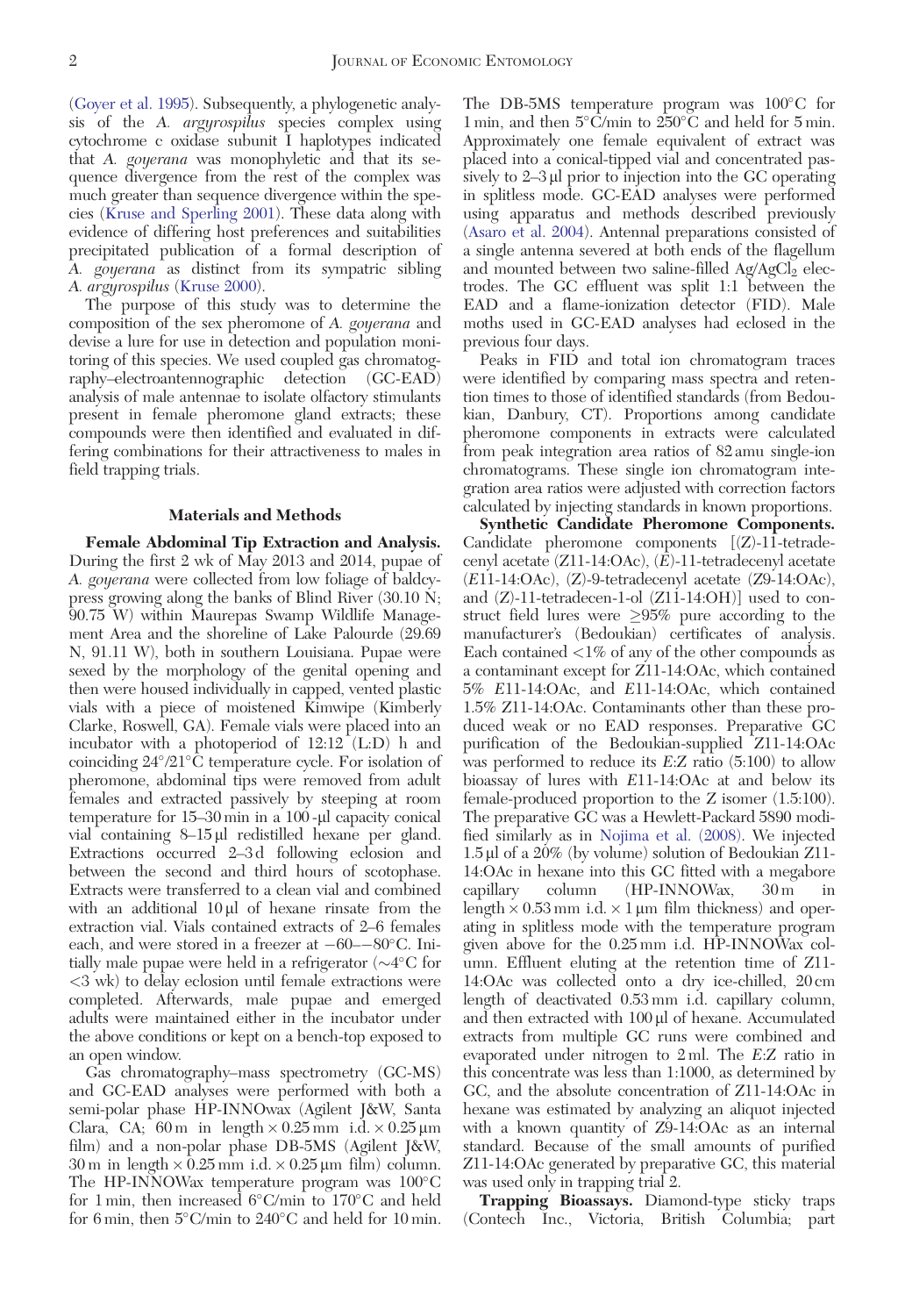<span id="page-2-0"></span>

Fig. 1. Composite GC-EAD trace of runs with three different antennal preparations of male A. goyerana. The analyzed sample was a single insect equivalent of pooled hexane extract of female abdominal tips. FID peaks are labelled that consistently coincided with electrophysiological responses in male antennae. The average ratio among components Z11-14:OAc, E11-14:OAc, Z9-14:OAc, and Z11-14:OH detected in female abdominal tips was 100:1.5:0.6:10.

no. 100000178; deployed with bottom corners folded upward) were attached to low-hanging branches of baldcypress (or immediately adjacent branches of other trees) present along the shoreline of Blind River. These baldcypress were in clusters of three or more trees and nearly all had evidence of A. goyerana damage. Traps were in a single line following the river, positioned 1–2 m above the water surface, and spaced 30–100 m apart. Groups of consecutive traps equal in number to the treatments were considered complete blocks with treatments assigned randomly to traps within each block. Eight to nine complete blocks were deployed at one time and left in the field 5–7 d before trap recovery. Trap positions were re-used in successive tests. Lures consisted of red rubber septa (unextracted) to which  $100 \mu l$  of hexane solution of candidate pheromone components were added. Final proportions of components used in lures were confirmed by GC-MS analysis. The solvent was allowed to evaporate completely prior to packaging of lures in foil bags for transport into the field. Lures were deployed within 2 d of preparation and inserted into the traps so that they rested against the inside bottom edge of the diamond; they were secured in place by the trap adhesive alone. Trapped moths were identified by size and wing scale pattern.

Trial 1 compared moth attraction to a four component blend of GC-EAD-identified candidate pheromone components (Z11-14:OAc, E11-14:OAc, Z9-14:OAc, and Z11-14:OH) either complete or with components removed. For this test, we utilized unpurified Z11-14:OAc (which contained 5% of the E isomer) as the only source of both E and Z11-14:OAc because this E:Z ratio somewhat exceeded that identified in female extracts (i.e., 5:100 vs 1.5:100). The remaining two candidate components (Z9-14:OAc and

Z11-14:OH) were included in quantities that approximated their female-produced ratios to the predominant component Z11-14:OAc (i.e., 0.6:10:100). The quantities of each component added per lure were:  $83 \mu g$ Z11-14:OAc,  $4 \mu g$  E11-14:OAc (as contaminant),  $0.51 \,\mu g$  Z9-14:OAc, and  $8.5 \,\mu g$  Z11-14:OH. The combinations tested were 1) Z11-14:OAc, E11-14:OAc, Z9- 14:OAc, and Z11-14:OH, 2) blend 1 less Z11-14:OH, 3) blend 1 less Z9-14:OAc, and 4) blend 1 less Z11- 14:OAc and E11-14:OAc. The test was executed 30 April–7 May 2014.

Trial 2 tested the activity of E11-14:OAc within the four component blend. Combinations tested were 1) purified Z11-14:OAc (with  $\langle 0.1\%$  of the E isomer), Z9-14:OAc, and Z11-14:OH in approximately the female-produced ratios (100:0.6:10), 2) blend 1 plus E11-14:OAc at the female-produced E:Z ratio (i.e., 1.5:100;  $0.70 \,\mu\text{g}$  *E*-isomer per lure), and 3) blend 1 with unpurified Z11-14:OAc (E:Z ratio 5:100; 1.8  $\mu$ g Eisomer per lure) substituted for the purified material. The other quantities per lure were:  $47 \mu g$  Z11-14:OAc,  $0.30 \,\mu g$  Z9-14:OAc, and  $5.2 \,\mu g$  Z11-14:OH. The test was executed 7–15 May 2014.

Trial 3 tested the activity of Z11-14:OAc (the predominant component) within the candidate pheromone blend. Z11-14:OH was eliminated from all lures as it failed to show activity in Trial 1. As in Trial 1, we utilized unpurified Z11-14:OAc (containing 5% of the E isomer) as the only source of the E-isomer in lure combinations that included the Z-isomer. The combinations tested were 1)  $Z11-14:OAc$  (83  $\mu$ g/lure),  $E11-$ 14:OAc (as contaminant; 4 μg per lure), and Z9-14:OAc (0.5 mg/lure), 2) E11-14:OAc (4 mg/lure) and Z9-14:OAc  $(0.5 \,\mu\text{g/lure})$ , and 3) blend 1 but with Z9-14:OAc at  $1.7 \,\mu$ g per lure. Treatment 3 was intended to test whether increasing the quantity of Z9-14:OAc to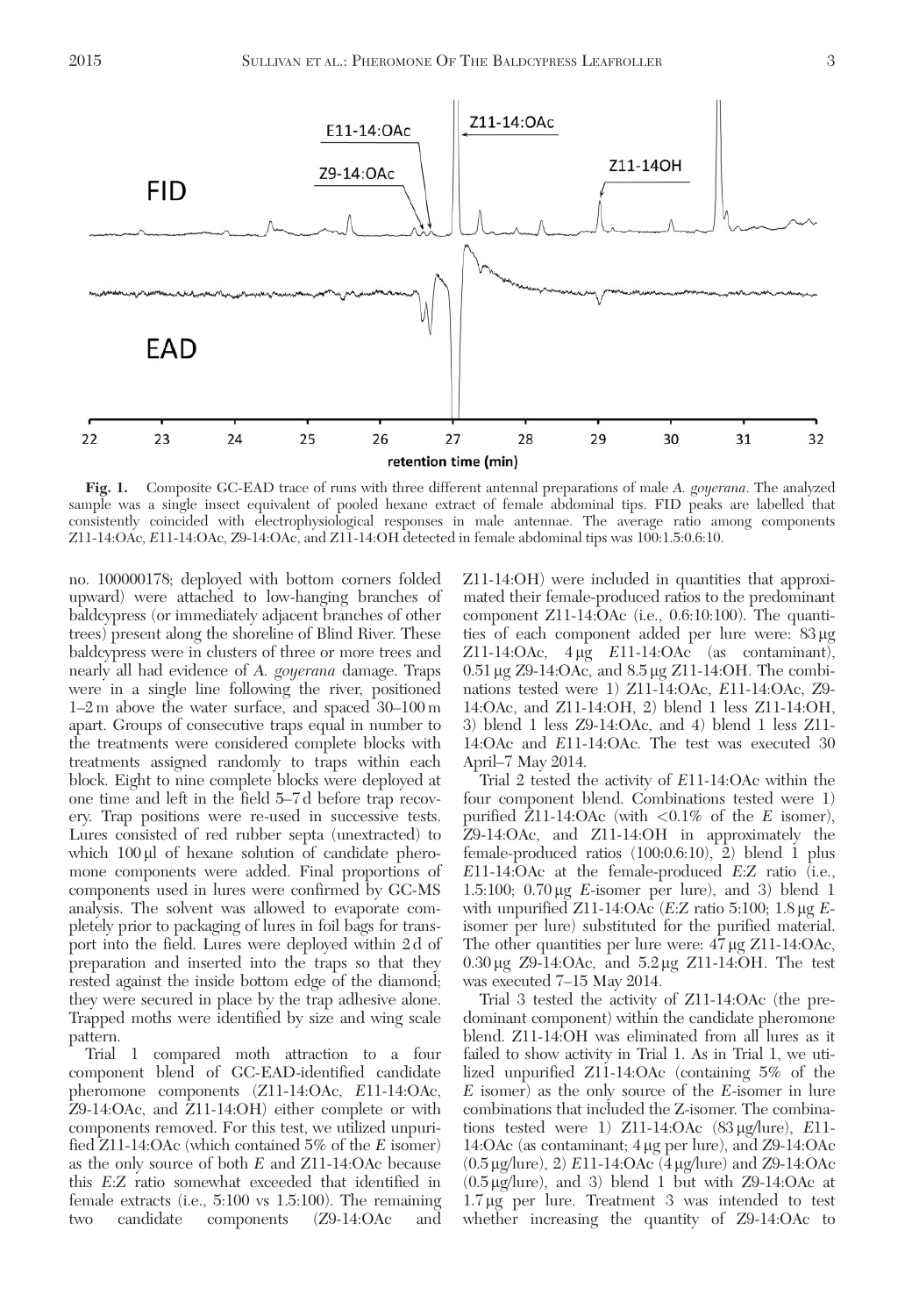<span id="page-3-0"></span>



Fig. 2. Captures of male A. goyerana in adhesive traps baited with four female-produced, EAD-positive compounds presented either as a complete blend or with components removed. The mass proportion among compounds in the lure (a red rubber septum) is indicated in each column with 100 representing 83 mg. The ratios of minor components to the major component Z11-14OAc were identical to those produced by females except for E11-14:OAc, which was included in its proportion as contaminant in our commercially obtained supply of Z11-14OAc. Treatment means associated with the same letter did not differ significantly (see text for test description;  $\alpha = 0.05$ ).

approximately match the E11-14:OAc to Z9-14:OAc ratio produced by females (i.e., a change from 5:0.6 to 5:2) might increase attraction to lures with the unnatural 5:100E/Z ratio of the purchased Z11-14:OAc stock. The test was executed 15–20 May 2014.

Statistical Analysis. For all experiments catches of male moths were log-transformed as this normalized the residuals as determined by examination of residuals plots. Trials 2 and 3 were analyzed by analysis of variance (ANOVA; PROC GLM, SAS 9.3, Cary, NC) with model factors treatment and block, and then all pairwise comparisons were performed with a Tukey test  $(\alpha = 0.05)$ . Two treatments in Trial 1 trapped no moths, and therefore these two treatments were dropped from the analysis and the ANOVA run as above to contrast the two treatments that did trap moths. This ANOVA provided estimated SEs that were then used for tests of whether catches by each of the two moth-catching treatments differed significantly from zero (ESTIMATE statement, SAS 9.3) with Bonferroni adjustment for experiment-wise error (i.e.,  $P$ -values for  $t$ -tests were

multiplied by six). A significant difference from zero was assumed to indicate a significant difference in catches from the zero-catching treatments (i.e., the zero-catch treatments were assumed to have a variance of zero).

## Results

Female Abdominal Tip Extraction and Analysis. Extracts of abdominal tips of A. goyerana females contained four compounds (i.e., FID peaks) that in GC-EAD analyses elicited responses in multiple antennal preparations (i.e., in more than 5 of the 13 trials in which male antennae were exposed to a female extract). No other EAD deflections were both visibly greater than background noise levels and occurred more than twice at the same retention time. The recurring EAD deflections corresponded to FID peaks that were identified by mass spectral and retention time matches on two differing GC columns as Z11-14:OAc, E11-14:OAc, Z9-14:OAc, and Z11-14:OH [\(Fig. 1](#page-2-0)). Olfactory sensitivity to these compounds was confirmed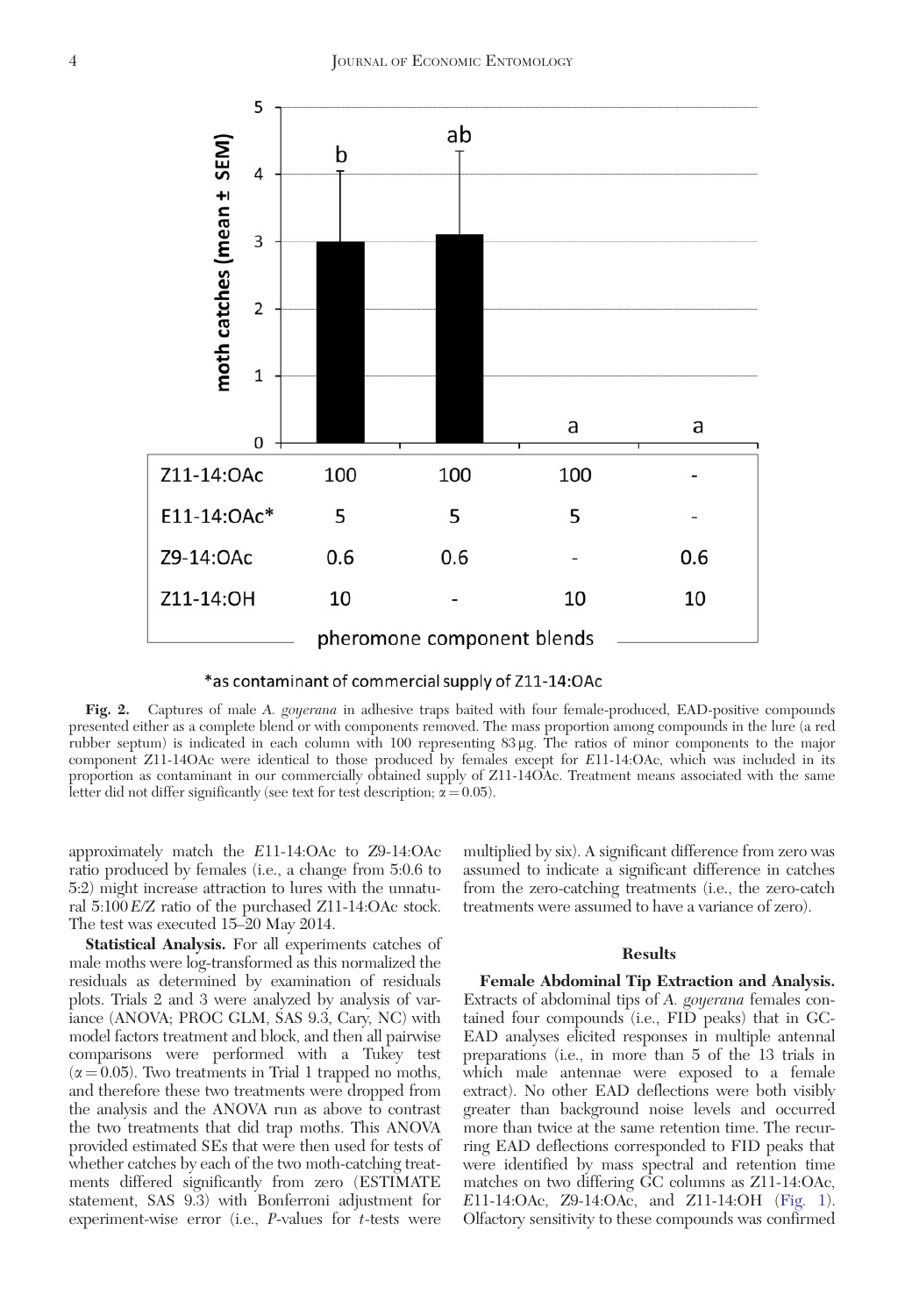

\*as contaminant of commercial supply of Z11-14:OAc

Fig. 3. Captures of male A. goyerana in adhesive traps baited uniformly with three female-produced, EAD-positive compounds and with a fourth, E11-14:OAc, either absent or present in one of two different proportions to the major component Z11-14:OAc. The mass ratios among compounds in each lure are indicated in each column with 100 representing  $48 \mu$ g. The  $E/Z11-14:OAc$  ratio of 1.5:100 of the middle treatment represents the ratio produced by female moths, whereas 5:100 of the right-hand treatment was the ratio in our unpurified supply of commercially obtained Z11- 14:OAc. The Z11-14OAc supply for the two left-hand treatments had been purified by preparative GC to remove the E-isomer. The ratios of both Z9-14:OAc and Z11-14:OH to Z11-14:OAc approximated those produced by females. Treatment means associated with the same letter did not differ significantly (Tukey test, log transformed data;  $\alpha = 0.05$ ).

by means of GC-EAD analysis of a synthetic mixture of these four compounds in roughly equal concentrations, and we observed EAD deflections for all four synthetic compounds in at least three different antennal preparations. The EAD deflection voltage produced by the alcohol was conspicuously less than that produced by the acetates.

GC-MS analysis of four different samples composed each of 3-6 female abdominal tip extracts indicated a mean ratio among components Z11-14:OAc, E11-14:OAc, Z9-14:OAc, and Z11-14:OH of 100: 1.5  $(1.1–1.9): 0.6 (0.3–0.7): 10 (4–17).$ 

Trapping Bioassays. No females were trapped in any trial. In Trial 1, traps containing the blend of Z11-, E11-, and Z9-14:OAc, with or without Z11-14:OH, trapped a mean of approximately three males each, whereas lures that lacked Z9-14:OAc or both Z11- and E11-14:OAc trapped no moths [\(Fig. 2\)](#page-3-0). The ANOVA with the zero-catching treatments dropped-out did not indicate a significant difference caused by removal of Z11-14:OH from the four component blend  $(F = 0.07;$  $df = 1.8$ ;  $P = 0.79$ ), whereas removal of Z9-14:OAc or both Z11- and E11-14:OAc significantly reduced



\*as contaminant of commercial supply of Z11-14:OAc

Fig. 4. Captures of male A. goyerana in adhesive traps baited with differing combinations of three female-produced, EAD-positive compounds. Z11-14:0H was eliminated from lure combinations in this test because of its apparent lack of activity in trapping Trial 1 ([Fig. 2\)](#page-3-0). The left-hand treatment included minor component Z9-14:OAc in its femaleproduced proportion to the major component Z11-14:OAc, whereas the right-hand treatment included Z9-14:OAc in its female-produced ratio to E11-14:OAc. The middle treatment tested removal of the major component Z11-14:OAc from the three component blend. Treatment means associated with the same letter did not differ significantly (Tukey test, log transformed data;  $\alpha = 0.05$ ).

attraction (for both,  $t = 3.53$ ;  $P = 0.046$  after Bonferroni correction). In Trial 2, there was a significant treatment effect  $(F = 22.2; df = 2.16; P < 0.001)$ . Traps with the four component lure containing the female-produced E11:Z11 ratio (1.5:100) of 14:OAc captured an average of approximately 11 moths, which was significantly more than traps with a somewhat higher ratio (5:100) or with E11-14:OAc absent (Fig. 3). These latter two treatments did not differ significantly. In Trial 3, there was also a significant treatment effect  $(F = 84.5; df = 2,14;$  $P < 0.001$ ). Removal of Z11-14:OAc from the trio of Z11-, E11-, and Z9-14:OAc (ratio of 100:5:0.6; mean  $\sim$ 17 moths per trap) significantly reduced attraction, whereas decreasing the E11:Z9 ratio of 14:OAc from 5:0.6 to 5:2 did not significantly alter attraction (Fig. 4).

## **Discussion**

Our data indicate that A. goyerana females produce a pheromone consisting of at least three components, Z11-14:OAc, E11-14:OAc, and Z9-14:OAc, in the approximate proportion of 100:1.5:0.6. Elimination of any of the three components from lures significantly reduced male attraction. A. goyerana was first discovered in Louisiana baldcypress forests in 1983 ([Goyer](#page-6-0) [and Lenhard 1988\)](#page-6-0) and initially was considered to be a host variant of A. argyrospilus [\(Goyer et al. 1990](#page-6-0)), a species that has been observed only rarely on conifers.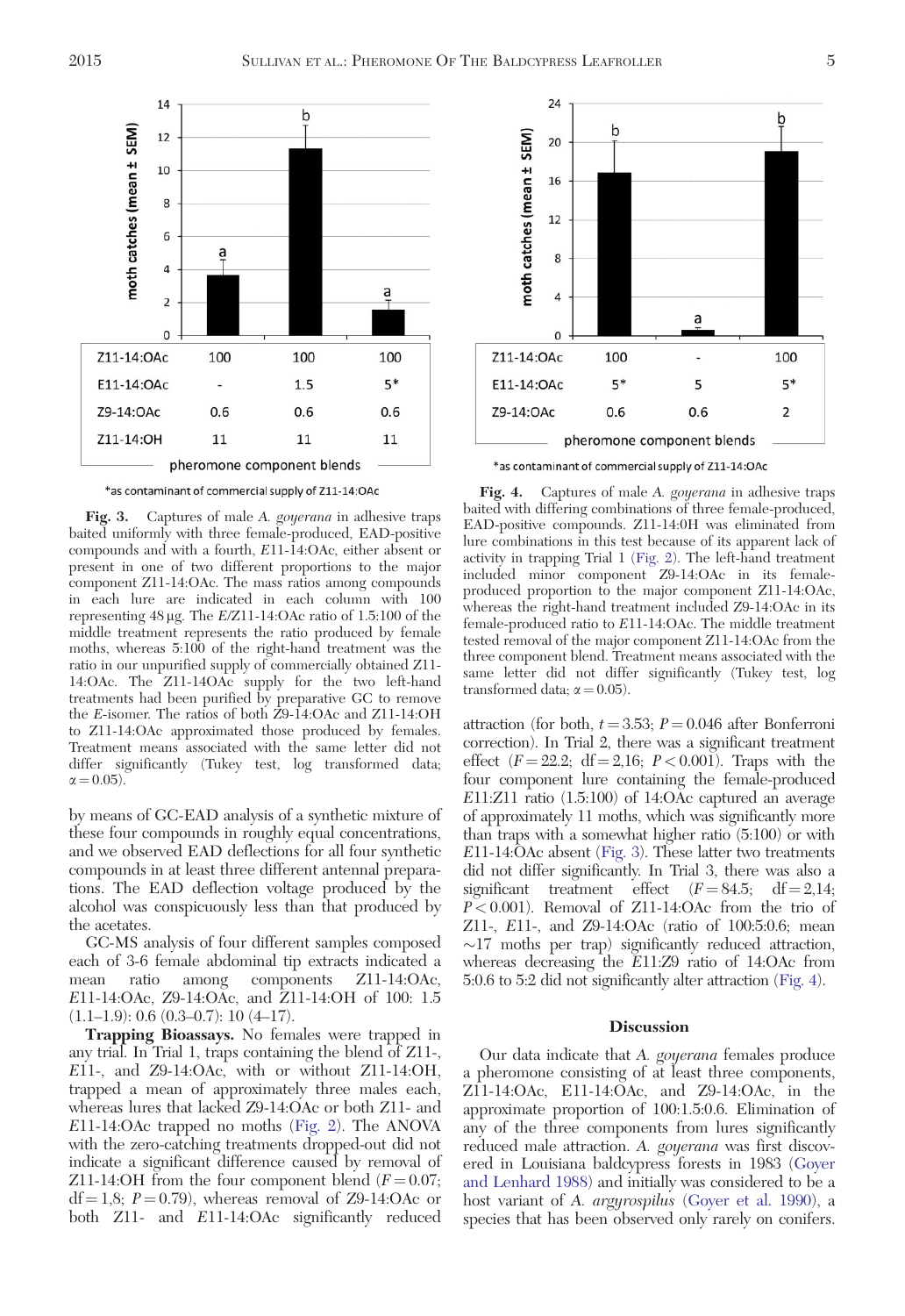<span id="page-5-0"></span>Phylogenetic analyses have confirmed that these two species are very closely related [\(Kruse and Sperling](#page-6-0) [2001](#page-6-0)). Extracts of female abdominal tips of A. argyrospilus contain the three pheromone components identified in A. goyerana, and all three compounds have been shown to influence attraction of A. argyrospilus males [\(Madsen et al. 1973](#page-6-0), [Roelofs et al. 1974](#page-6-0), Carde´ et al. 1977, Deland et al. 1993). We found a fourth compound, Z11-14:OH, in abdominal tip extracts of A. goyerana females that produced electrophysiological responses in male antennae but did not alter behavioral responses to the three-component blend. Z11-14:OH has likewise been identified in extracts of A. argyrospilus females and found to either enhance or reduce catches of males by attractive blends, and this response may vary geographically [\(Roelofs et al. 1974,](#page-6-0) Deland et al. 1993).

Despite sharing three pheromone components, A. goyerana and A. argyrospilus derived from populations in Louisiana and California, respectively, are apparently not cross-attractive [\(Goyer et al. 1995\)](#page-6-0). One likely cause for the absence of cross-attraction is a disparity in the E/Z11-14:OAc ratio produced by these two species. We observed a ratio of 1–2:100 in A. goyerana females, whereas the ratios produced by A. argyrospilus sampled in British Columbia were found to be 64:100 and 67:100 [\(Roelofs et al. 1974](#page-6-0), Deland et al. 1993). In addition, maximal attraction of A. argyrospilus is reported to occur at 43:100 and 67:100 in British Columbia and New York, respectively, and ratios below 12:100 were unattractive in New York ([Roelofs et al. 1974](#page-6-0), Carde´ et al. 1977). In trapping trial 2, lures with an E/Z11-14:OAc ratio of 5:100 were significantly less attractive than lures with the A. goyerana female-produced ratio of 1.5:100, implying that the elevation of ratios of E/Z11-14:OAc above those produced by females reduced attraction of this species. The pheromone composition of A. argyrospilus in the sympatric zone with A. goyerana in Louisiana has not been investigated, and there is considerable regional variation in the pheromone of A. *argyrospilus* (Cardé et al. 1977, [Kruse and Sperling 2001\)](#page-6-0). However, if pheromone production and response of Louisiana A. argyrospilus resembles that of the New York or British Columbia populations, then this disparity in the E/Z11-14:OAc ratio could reduce or prevent cross attraction and provide a mechanism of reproductive isolation between sympatric populations of A. *argyrospilus* and A. goyerana. This hypothesis should be tested directly. Disparity in E/Z11-14:OAc ratios was proposed as a reproductive isolation mechanism between sympatric A. argyrospilus and Archips mortuanus Kearfoot in New York, as the latter species produced and was maximally attracted to lower ratios of E/Z11-14:OAc (Carde´ et al. 1977).

The appearance of A. *goyerana* and its population outbreak during the 1980s and 1990s are likely a consequence of the weakening of defenses of baldcypress stressed by the more prolonged, extensive, and severe flooding of wetland forests of southern Louisiana during the past century [\(Souther and Shaffer 2000](#page-6-0), [Johnson et al. 2007](#page-6-0)). This flooding is due to land subsidence, sea level rise, and human activities (construction of levees, canals, and highway impoundments) that have changed the hydrology of these forests [\(Goyer and Chambers 1996](#page-6-0)). Furthermore, humancaused hydrological isolation of these forests from nutrient-rich Mississippi river sediments and resulting nutrient depletion is likely an additional stressing factor (Effler and Goyer 2006, Effler et al. 2006). Thus, the presence of A. goyerana, a species that was not noted prior to 1983, appears to be both a symptom and a causative factor of the general decline of wetland forests of Louisiana. Pheromone traps have been successfully used for monitoring population levels of and predicting outbreaks by tortricid forest pests ([Grant](#page-6-0) [1991](#page-6-0), Daterman et al. 2004, [Nealis et al. 2010\)](#page-6-0). Traps using the pheromone of A. goyerana may likewise be efficacious for monitoring population levels and potential range expansion of this insect, particularly when damage is below detectable levels and in areas that are difficult to access. Baldcypress frequently occur mixed with other species, and this can impede aerial surveys of defoliation caused by this insect. Baited traps may thus become valuable tools for detecting, evaluating, and monitoring an important factor in the decline of baldcypress forests.

#### Acknowledgments

We wish to thank Matt Cloud and JoAnne Barrett for technical assistance with this project. Wood Johnson (U.S. Forest Service–Forest Health Protection [USFS-FHP]) provided assistance in sexing moth pupae. Dr. Cavell Brownie provided assistance with statistical analysis and reviewed the manuscript. Wood Johnson and Jim Meeker, USFS-FHP, provided useful comments on the original manuscript.

## References Cited

- Asaro, C., B. T. Sullivan, M. J. Dalusky, and C. W. Berisford. 2004. Volatiles associated with preferred and nonpreferred hosts of the Nantucket pine tip moth, Rhyacionia frustrana. J. Chem. Ecol. 30: 977–990.
- Cardé, R. T., A. M. Cardé, A. S. Hill, and W. L. Roelofs. 1977. Sex pheromone specificity as a reproductive isolating mechanism among the sibling species Archips argyrospilus and A. mortuanus and other sympatric tortricine moths (Lepidoptera: Tortricidae). J. Chem. Ecol. 3: 71–84.
- Daterman, G. E., J. M. Wenz, and K. A. Sheehan. 2004. Early warning system for Douglas-fir tussock moth outbreaks in the western United States. West. J. Appl. For. 19: 232–241.
- Deland, J. P., R. Gries, G. Gries, G. J. Judd, and B. D. Roitberg. 1993. Sex pheromone components of the fruit-tree leaf roller, Archips argyrospilus (Walker) (Lepidoptera: Tortricidae), in British Columbia. J. Chem. Ecol. 19: 2855–2864.
- Effler, R. S., and R. A. Goyer. 2006. Baldcypress and water tupelo sapling response to multiple stress agents and reforestation implications for Louisiana swamps. For. Ecol. Manag. 226: 330–340.
- Effler, R. S., R. A. Goyer, and G. J. Lenhard. 2006. Baldcypress and water tupelo responses to insect defoliation and nutrient augmentation in Maurepas Swamp, Louisiana, USA. For. Ecol. Manag. 236: 295–304.